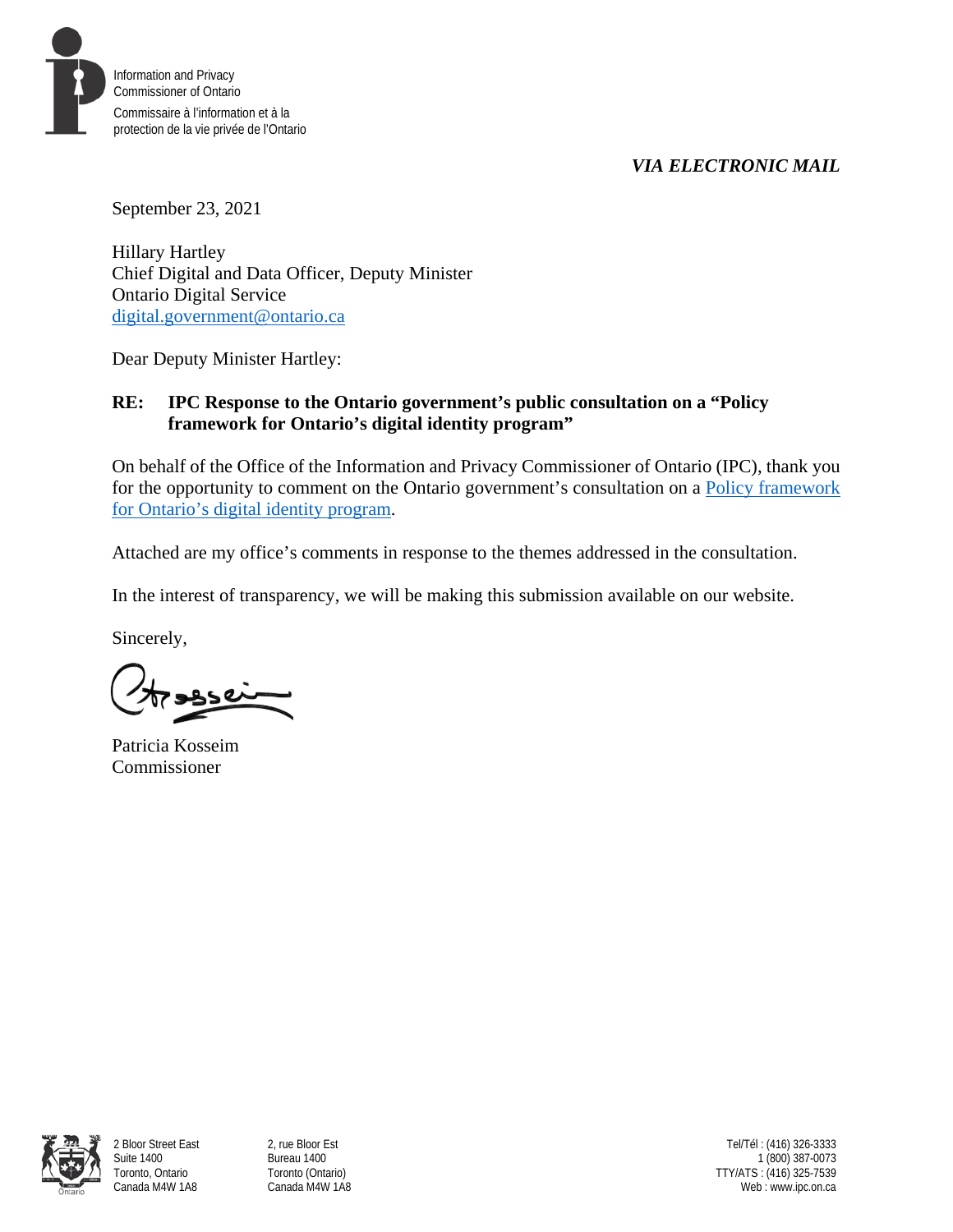# **IPC Comments on the Government's Policy Framework for Ontario's Digital Identity Program**

## **September 2021**

# **INTRODUCTION**

The Office of the Information and Privacy Commissioner of Ontario (IPC) is pleased to respond to the government's public consultation on a [policy framework](https://www.ontario.ca/page/consultation-policy-framework-ontarios-digital-identity-program) for Ontario's digital identity (ID) program.

The proposals for an Ontario digital ID program are still quite general. The IPC looks forward to consulting with the government on more specific proposals that describe in detail how information would flow in the system and the roles and responsibilities of the various stakeholders involved. In the meantime, we are pleased to provide our comments organized around the three themes raised in the consultation:

- 1. Protecting Ontarians' privacy and security
- 2. Governance and following expert advice
- 3. Ensuring equity and inclusion of all Ontarians

The following comments are made with the expectation that the government's digital ID program will be subject to Ontario's privacy laws and oversight by the IPC.

The IPC is an independent office of the Legislative Assembly of Ontario, protecting and promoting the privacy and access rights of Ontarians. Provincial access and privacy laws establish rules for how Ontario's public institutions — such as provincial ministries and agencies, municipalities, police services, universities and schools, child and family service providers, and health care providers — may collect, use, and disclose personal information. These laws also provide the public with a right of access to government-held information and/or access to their own personal information.

# **OVERVIEW OF ONTARIO DIGITAL ID PROGRAM**

The soon-to-be launched digital ID is [described](https://www.ontario.ca/page/consultation-policy-framework-ontarios-digital-identity-program) as "a new form of secure, electronic governmentissued ID that, over time, will offer convenient online and in-person access to public and private sector services, while protecting data privacy."

Development of an Ontario digital ID is [a signature project](https://news.ontario.ca/en/release/60211/ontario-seeks-public-input-to-help-shape-digital-id-program) in the government's *Ontario Onwards: Ontario's COVID-19 Action Plan for a People-Focused Government*. The government has committed to introducing a digital ID by the end of 2021 — an ambitious timeline.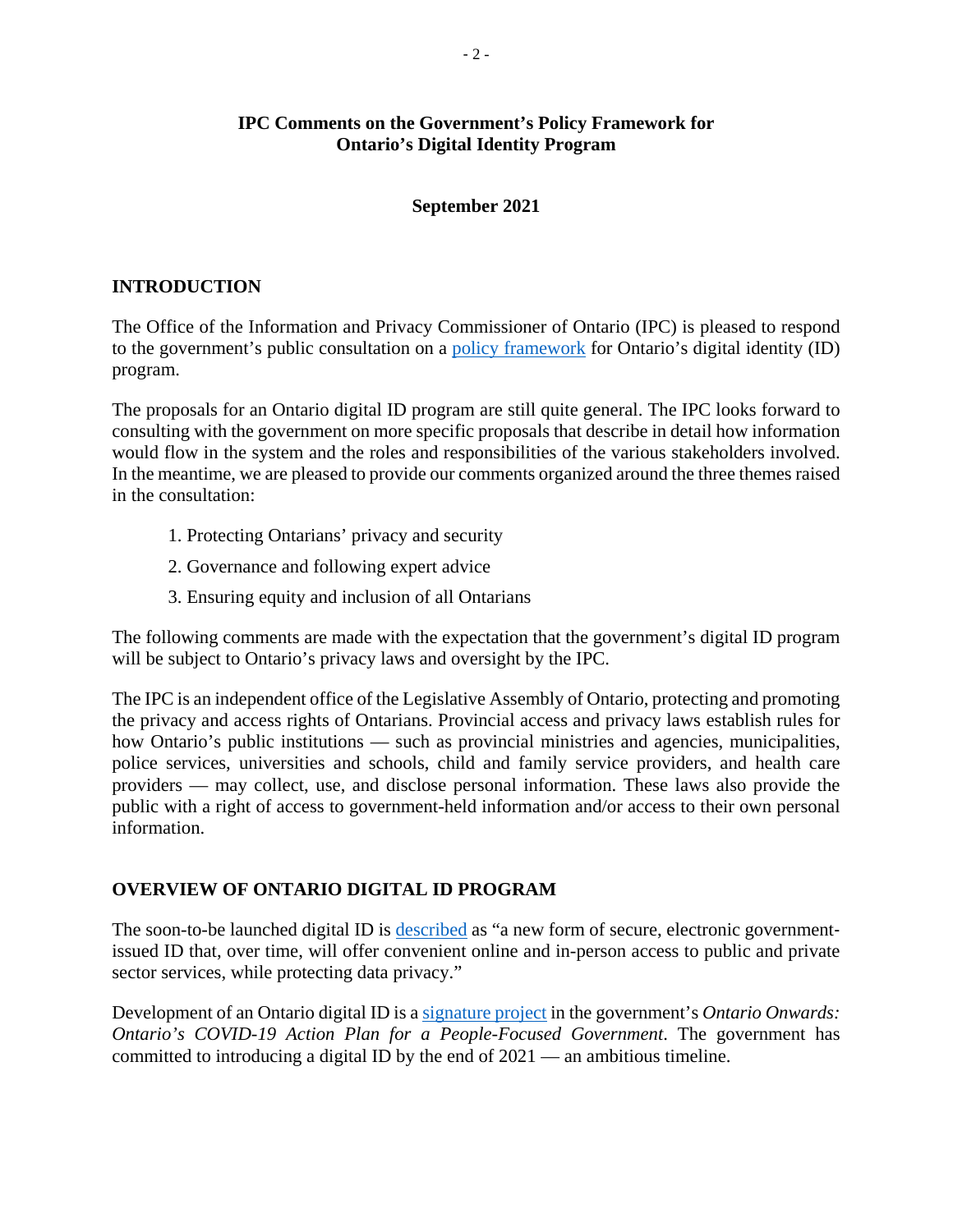The government is considering several potential uses for an **Ontario digital ID**. For example, individuals will be able to use the Ontario digital ID to prove identity when:

- making an age-sensitive purchase (like purchasing alcohol or a lottery ticket)
- picking up a package at the post office
- checking in for virtual medical appointments
- applying for government assistance or benefits
- accessing and sharing vaccination records
- getting a birth, marriage or death certificate
- opening a bank account (private sector use)

Businesses will also have digital IDs and could use them to:

- hire new employees
- prove business identity/credentials or verify those of other businesses
- open business accounts
- apply for loans, grants or tax credits
- verify customers' identity

The stated benefits of an Ontario digital ID program include easier access to products and services that require people to show identification, and greater control by individuals over what personal information is shared. An Ontario digital ID program could also help accelerate economic recovery and growth — particularly during and post pandemic — as new ways of service delivery move permanently online. Most interestingly, a digital ID program that is designed and governed appropriately may actually help enhance security and privacy features, and mitigate the risks associated with the current proof of identification process that involves having to carry, show, or send online copies of existing physical identification cards.

The Ontario government's digital ID program is a significant initiative that could over time have far-reaching impacts on government service delivery. By sheer virtue of its scope, scale, and complexity, it will also have significant effects for the privacy and access rights of Ontarians. Overall, we commend the government on its stated commitments to individual privacy, security, and personal control, and encourage them to take a privacy-first approach when designing and putting the program into place.

#### **Theme 1: Protecting Ontarians' privacy and security**

One of the key takeaways from phase two of the government's consultation on digital ID is that privacy and security are critical drivers to encourage public trust and confidence, and ultimately, ensure the success of the program. While the government is aware of the expectations of individuals and small and medium-sized businesses, and understands the need to protect privacy and security of personal information, the specific details of the program require careful consideration. The IPC encourages open and ongoing dialogue to work out these details.

At this time, however, our focus is on addressing the questions posed by government in its consultation paper: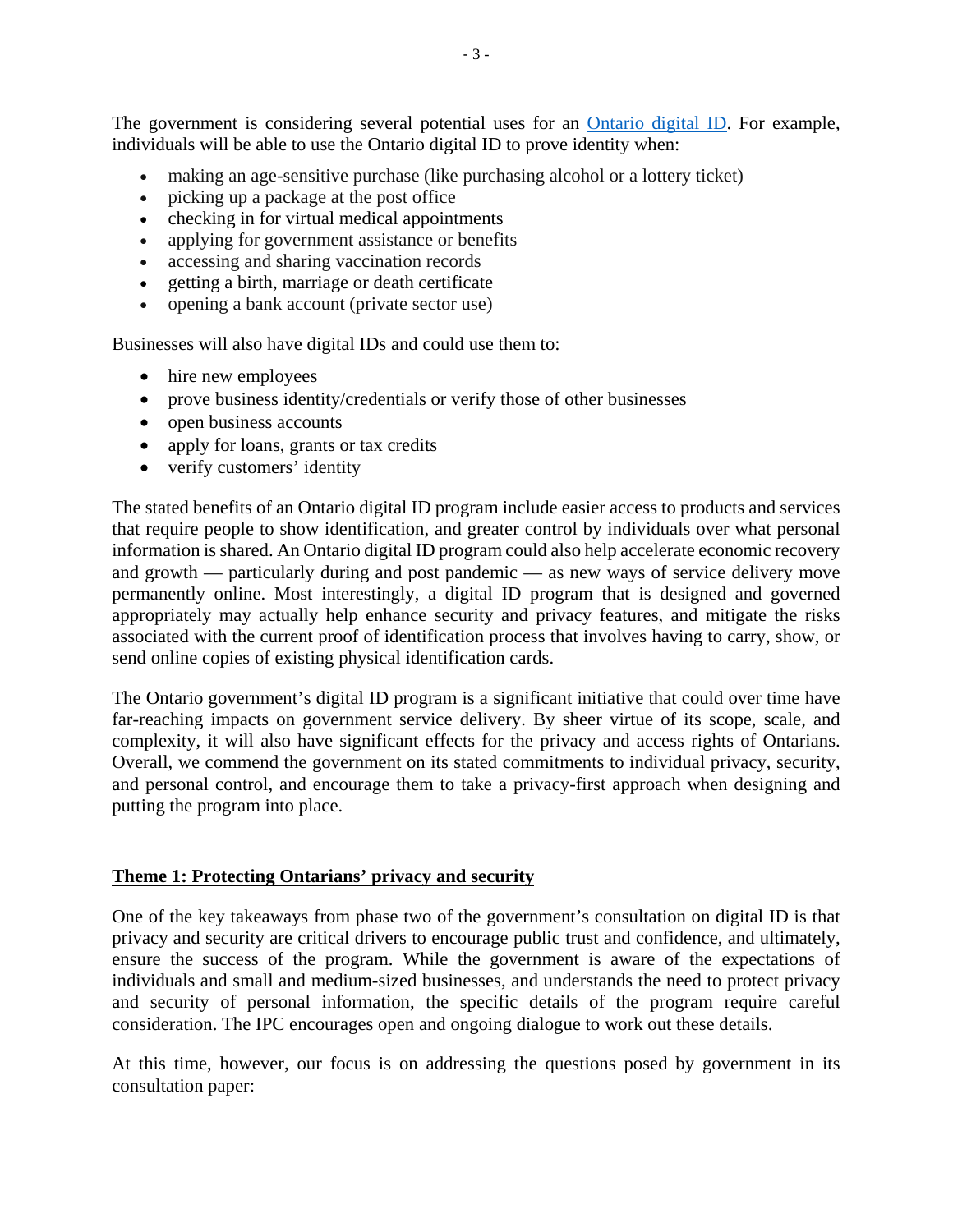- 1. To ensure a safe and secure digital ID what privacy and security protections, not already embedded in current laws, should be considered to safeguard personal information and minimize fraud or identity theft?
- 2. What measures should the program take to enhance the privacy and security of a digital ID?

An Ontario digital ID requires a clear and comprehensive statutory privacy framework, with robust and effective oversight. Currently, there are significant gaps that require legislative attention and action before the launch of a digital ID program.

# **Provide for express lawful authority, prohibitions, penalties, and redress**

The legal authorities to create and administer digital IDs should be clearly set out in legislation and related regulations. Prohibitions and penalties for misuse of the system by all stakeholders involved in the digital ID ecosystem, including government, public institutions, service providers, and businesses, should be clear, meaningful, and effective. It should be obvious from the law and from related policy instruments what their respective roles are and who is accountable for what. This includes who is responsible if, and when, something goes wrong. Individuals must be able to challenge inappropriate collection, use, and disclosure of their digital ID, as well as its accuracy, and be able to seek correction and assistance in resolving these issues.

All aspects of the government's program and activities related to digital ID — both in terms of its privacy and access obligations — should form part of a robust governance regime and continue to be subject to independent oversight and enforcement by the IPC.

### **Strengthen existing privacy laws to support digital governance**

The digital ID program is part of a broader strategy to improve digital governance and services. When introducing any new legal authorizations necessary for moving that agenda forward, the IPC strongly recommends the government also strengthen the corresponding protections in the province's existing privacy and access laws. To secure and maintain public trust, key amendments are needed to modernize the *Freedom of Information and Protection of Privacy Act* (*FIPPA*) and its municipal counterpart, the *Municipal Freedom of Information and Protection of Privacy Act* (*MFIPPA*). In their current form, these laws are missing critical protections needed to support the privacy, security, and transparency aspects of a successful digital ID program, particularly in respect to basic accountability principles.

For example:

- Our office has long called for mandatory privacy impact assessments (PIA) for all new or substantially changed programs and activities that pose a certain level of risk, and for a requirement to publish summaries of those PIAs in the interest of public transparency and accountability.
- A mandatory requirement to notify affected individuals and the IPC of data breaches above a certain threshold — a mainstay of most modern privacy regimes — is noticeably absent from Ontario's public sector laws and should be added.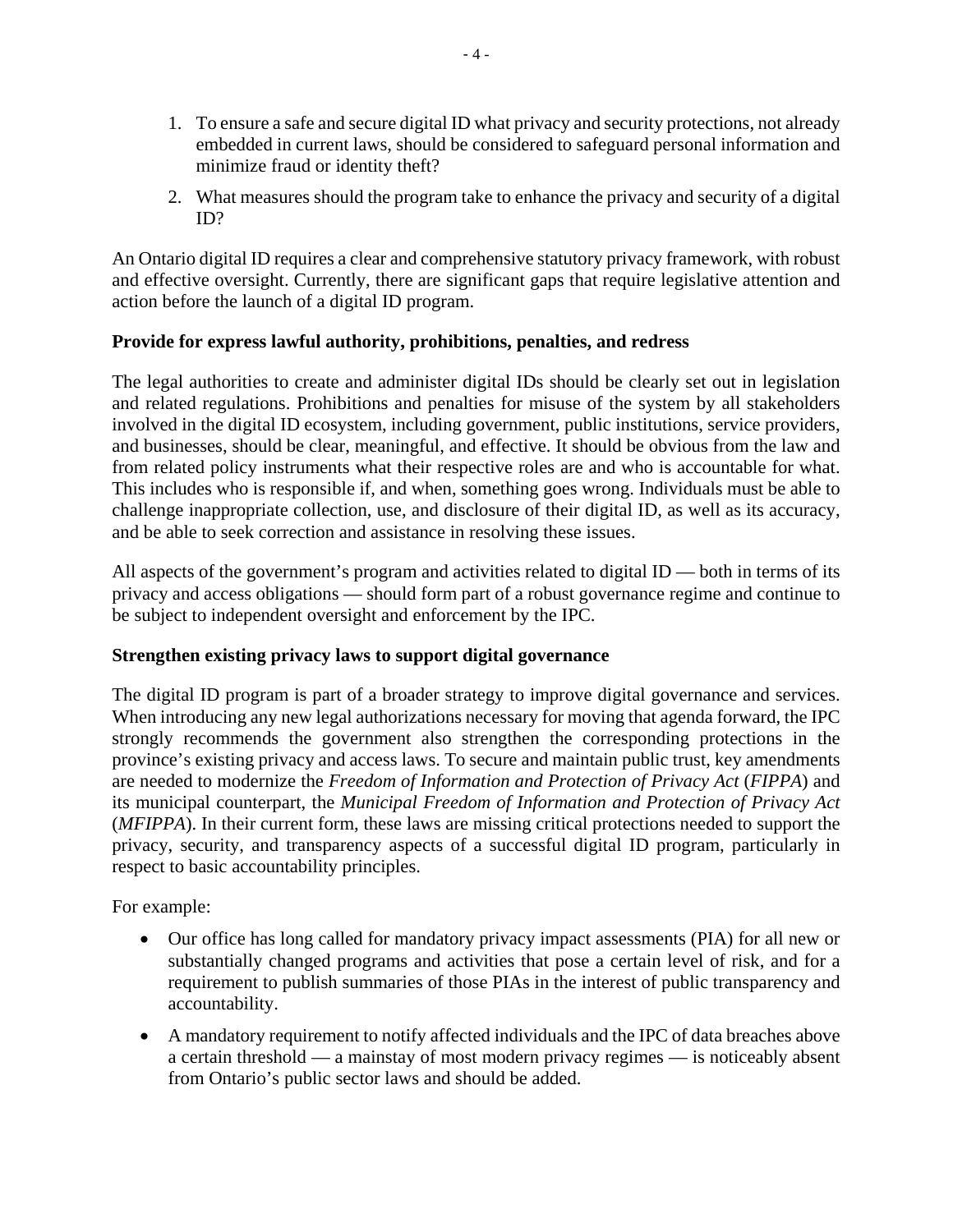- The IPC currently lacks power to make an order directing public institutions to perform a duty, correct, amend, or cease certain privacy management practices. This is a power any modern privacy regulator must have —and be able to use when needed — to hold governments to account for their actions.
- The application of these laws should be expanded to cover any public sector organization that receives a significant amount of operating funds from the government, delivers a program designed to support government objectives, or in respect of which the Ontario government plays a significant role in their policy development and operational directions.

## **Address gaps in private sector privacy protection**

Based on the uses currently under consideration, it appears that the government intends for private sector organizations in Ontario to use the digital ID. The *Personal Information Protection and Electronic Documents Act* (*PIPEDA*), a federal law, currently governs private sector organizations, including small and medium-sized businesses in Ontario. There are significant gaps in this law, such as the lack of order-making powers by the federal privacy commissioner and effective enforcement measures, including meaningful administrative penalties to ensure compliance.

Even with a major overhaul of the scope and scale contemplated in a recently tabled federal **bill** (that died on the order paper with the recent election), federal privacy law reform will not — and constitutionally *cannot* — extend to all private sector transactions within the province that will make use of Ontarians' digital ID. For example, the privacy of employees or prospective employees of provincially regulated businesses, and the non-commercial activities of not-forprofit organizations, charities, unions, professional associations, and provincial political parties are currently not covered by any private sector privacy law. The IPC has responded positively to the government's [proposal](https://www.ontariocanada.com/registry/showAttachment.do?postingId=37468&attachmentId=49462) to create a made-in-Ontario private sector privacy law with a detailed [submission.](https://www.ipc.on.ca/newsrelease/leave-no-ontarian-behind-why-ontario-should-move-ahead-with-its-own-private-sector-privacy-law-with-or-without-federal-reform/) We strongly urge the government to connect the important dots between these parallel consultations that require a coordinated and coherent approach to ensuring seamless privacy protections for Ontarians across different sectors.

In addition to the broader statutory initiatives needed to design a stronger, more comprehensive, and better-integrated privacy and security regime around all the various components of Ontario's digital ID ecosystem, below are some of the high level principles and values we believe should govern the operational design and implementation of such a program.

### **The continuing value of anonymity**

A digital ID should not be required as identification for information or services that could be feasibly offered to individuals on an anonymous basis. The Supreme Court of Canada has [recognized](https://scc-csc.lexum.com/scc-csc/scc-csc/en/item/14233/index.do) [anonymity](https://scc-csc.lexum.com/scc-csc/scc-csc/en/item/14233/index.do) as an element of informational privacy. We should continue to protect and uphold this value in a free and democratic society, in both public and private spaces. People should not be asked for identification when it is not necessary for a transaction. Systems should not be designed in a way that ends up making identification mandatory if another design, just as effective in achieving the stated purpose, does not require people to identify themselves.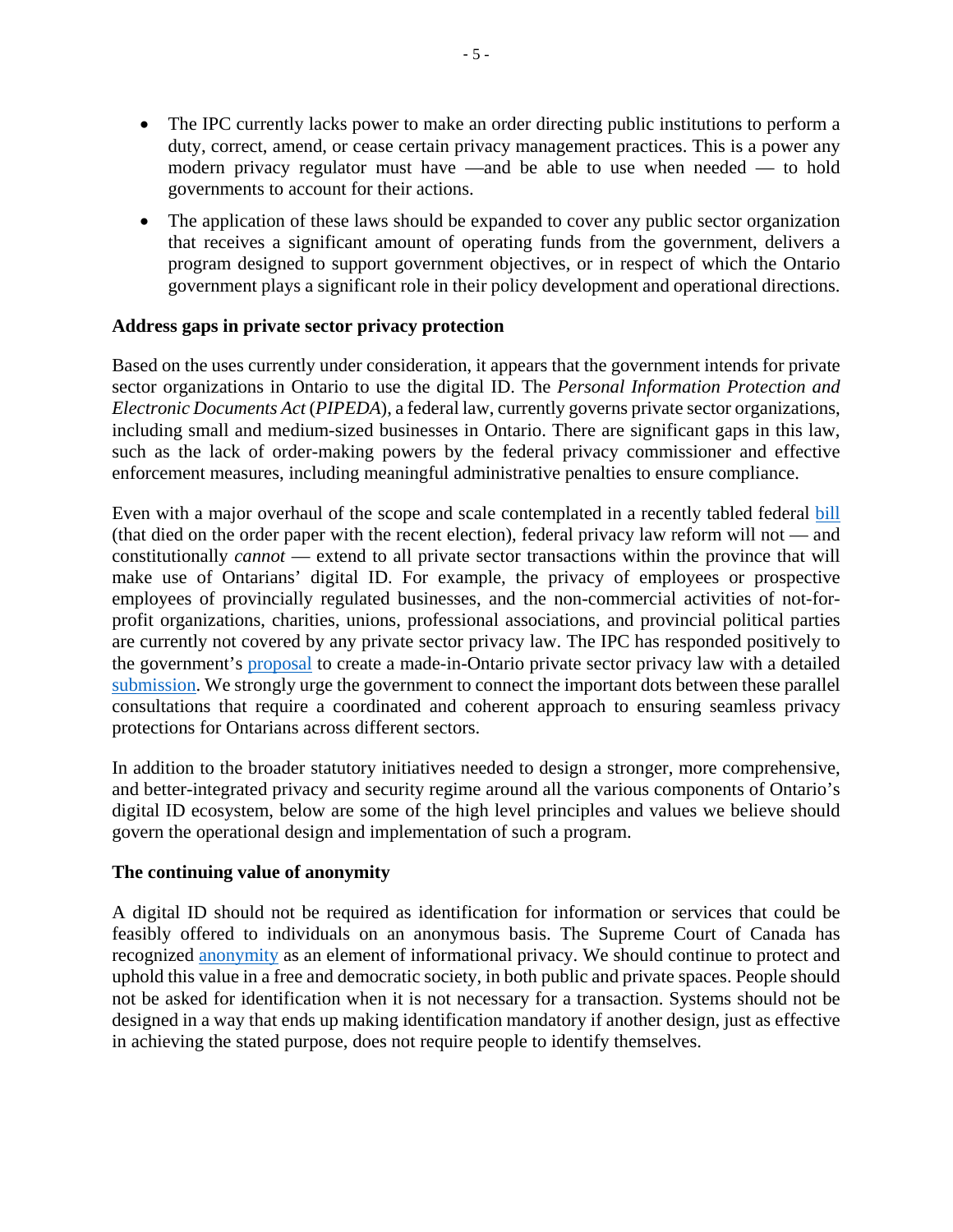### **Data minimization**

The government's communications suggest that digital ID would disclose only the information that is required for a transaction. There should be clear rules governing when an Ontario digital ID may be accepted for a specific use case and what minimal personal information is necessary for that use. For example, an alcohol purchase requires only the information that a person is over 19 years of age — not their actual date of birth and address, which are visible on a physical driver's licence. The IPC supports work towards this goal of minimizing the collection of personal information by government and businesses. This feature will depend upon the government's specific use cases as well as the design and functionality of the digital wallet. We look forward to reviewing additional details of both as the government rolls out its program.

### **User-centric approach**

We understand that the digital ID will be entirely optional for Ontarians and will coexist with existing physical cards such as driver's licences. The current proposal is that digital IDs will be stored and managed in smartphone digital wallets for both online and offline uses.

This decentralized, "self-sovereign" identity trust model mentioned in the [technology and](https://www.ontario.ca/page/ontarios-digital-id-technology-and-standards)  [standards](https://www.ontario.ca/page/ontarios-digital-id-technology-and-standards) is promising because it puts the individual in control of their digital ID and does not require a central database or involvement of the issuing government when used. This type of digital ID can only be accessed with the informed consent of the individual and at their will. In principle, the IPC supports a user-centric approach based on individual choice and looks forward to learning additional details.

### **No tracking**

The government has stated its commitment not to store digital IDs in a central database and not to use the digital ID system as a way to track individuals' activities and whereabouts. We understand this commitment to mean no tracking when an individual's "interaction triggers a request to the verifiable data registry to retrieve the Ontario government's public key, which confirms that the holder's presented credential is accurate and hasn't been tampered with". This is consistent with the user-centric approach. That said, in the course of providing a service, the details of many transactions with government or private sector organizations could still be otherwise recorded. How such data may be recorded, aggregated, and analyzed to track individuals over time and across multiple contexts, and to profile them, remains a concern for the IPC. For these reasons, the IPC recommends that the identification verification purposes of the digital ID program be clearly defined and that strong limits be placed on the collection, retention, and use of identifiers associated with users' network access, mobile device and wallet software.

If artificial intelligence (AI) capabilities are being contemplated to help manage the digital ID program, then additional privacy guardrails would be needed. The application of AI technologies, including automated processing, to predict and influence user behavior and make significant decisions about them and their eligibility to access certain programs or services, raises significant risks that must be prevented or mitigated accordingly. The IPC recently outlined some of these risks in its [submission](https://www.ipc.on.ca/wp-content/uploads/2021/06/2021-06-04-ipc-comments-on-ai-framework.pdf) to the government's [consultation](https://www.ontario.ca/page/ontarios-trustworthy-artificial-intelligence-ai-framework-consultations) on developing a trustworthy artificial intelligence framework for Ontario. The IPC strongly encourages government to see this initiative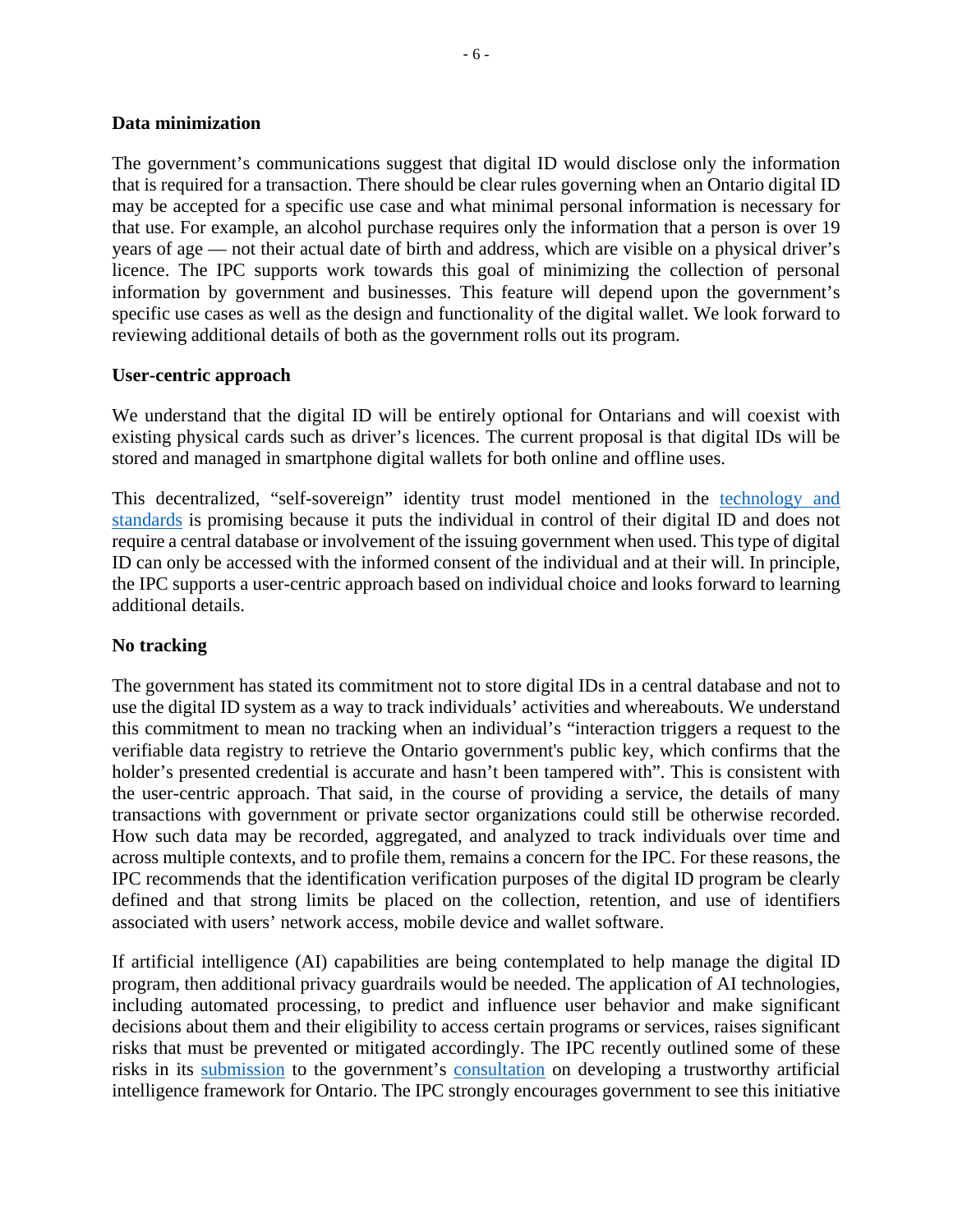through, and to finalize, codify, and enforce the overarching values and principles of its trustworthy framework that will ensure the responsible use of artificial intelligence by Ontario's public institutions in a manner that is transparent, accountable, fair, safe, and rights-based.

### **Theme 2: Governance and following expert advice**

- 1. How can the program continue to benefit from expert advice as it grows? What is the best way for the public, industry and other interested stakeholders to provide ongoing input into the program's governance?
- 2. What best practices from other jurisdictions would help inform the governance structure of digital identity in Ontario?

We commend the government for reaching out to Ontarians and asking these fundamental questions early on in the design, conception, and development phases of the program. Again, the IPC welcomes the opportunity to consult on the more specific privacy aspects and technical security safeguards of Ontario's digital ID program as the proposal progresses. We look forward to continuing to engage in an ongoing dialogue with government and other stakeholders at key stages of program development. Practical tools such as privacy impact assessments and data flow maps would be particularly useful in grounding discussions at a more practical and operational level.

That said we fully acknowledge and understand that many issues fall outside of our office's jurisdiction. For example, interoperability with other data protection regimes and regulators in Canada and around the world will be critical to enabling public-private partnerships and the smooth workings of a global economy. We also recognize that digital ID raises human rights issues beyond privacy and that other stakeholders, such as human rights commissions and community advocates, must also be at the table to bring their perspectives to the discussion and ensure related issues are examined from all angles.

Ultimately, as major pieces of the program start coming together, we will be urging the government to be completely open and transparent with Ontarians about the defined purposes of the digital ID program, what personal information will be used, how, and by whom. These details must be clear, readily accessible, explained in plain language and presented in a user-friendly manner for audiences with no special or expert knowledge. This is critical to building the trust needed to sustain the success of Ontario's digital ID program. The IPC stands ready to provide guidance on this and other aspects of the program.

[Other jurisdictions](https://www.mckinsey.com/industries/public-and-social-sector/our-insights/how-governments-can-deliver-on-the-promise-of-digital-id) have tried, and in some instances failed, to fully leverage the benefits of their digital ID programs and achieve their intended goals for a variety of reasons. We encourage the government to continually scan and keep abreast of these international developments and draw lessons from the experiences of others — both the good and bad.

The IPC understands that the Ontario digital ID program will continue to evolve, and that emerging technology standards in other Canadian and international jurisdictions may present new choices and opportunities. We recommend the Ontario government follow the path of other jurisdictions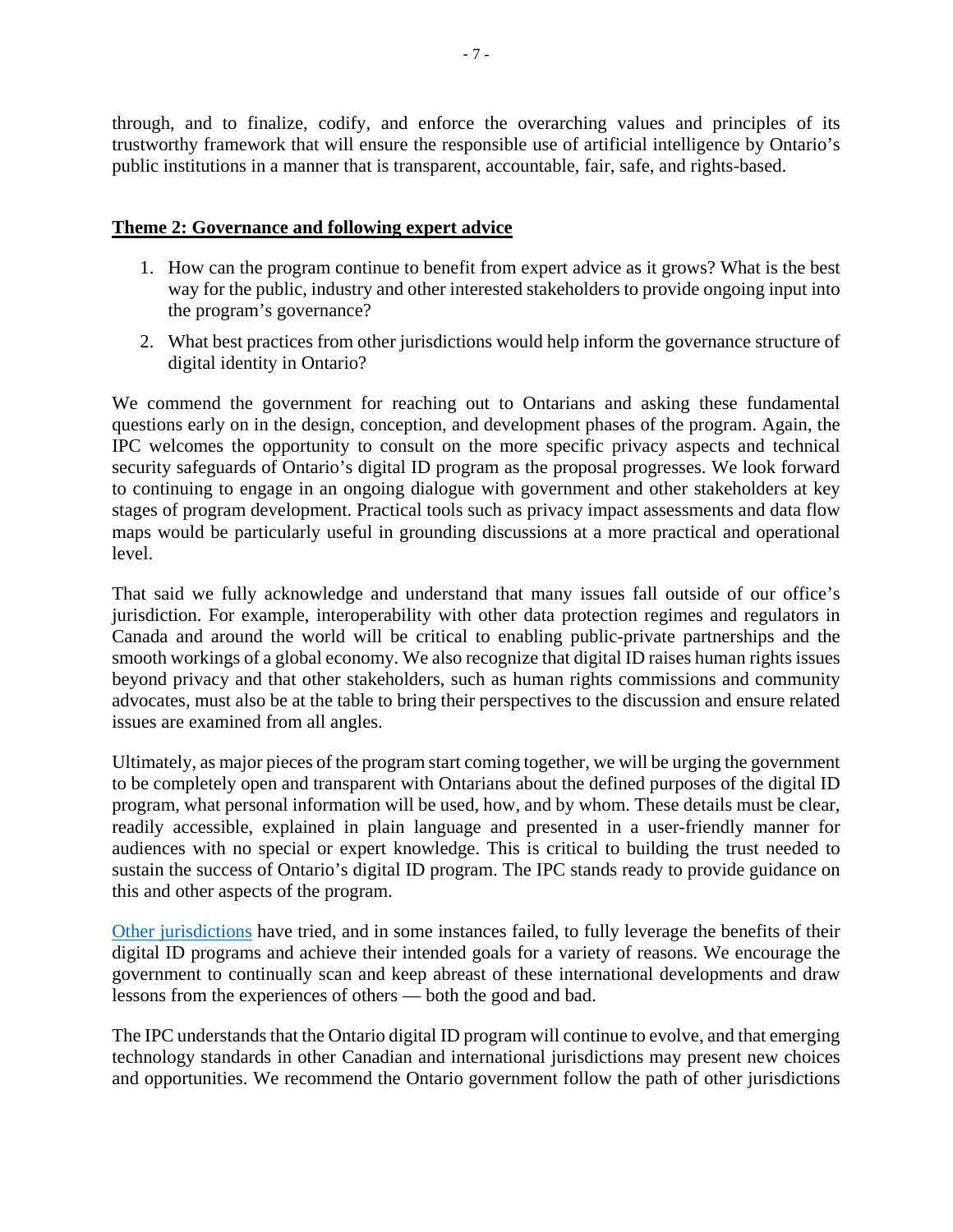by establishing one or more independent consultative bodies to provide multiple perspectives and interdisciplinary advice.

### **Theme 3: Ensuring equity and inclusion of all Ontarians**

- 1. How can the program ensure it is inclusive and equitable so all Ontarians have access to a digital ID?
- 2. What standards and practices does the program need to follow to advance access and equity?

### **Inclusive enrolment**

The key to an inclusive digital ID system is ensuring that as many people as possible can participate. This means that the enrolment process must be accessible to all — not only adult, literate, tech-savvy, able-bodied, official-language speakers who are in good mental health, have a fixed address and the time and resources to access a new system. Inclusive enrolment will necessarily involve addressing all the potential barriers to enrolment whether they are economic, social, physical, or administrative.

Special attention should be paid to enrolment of persons who may not already have adequate government-issued identification, or whose identification is not issued by a Canadian jurisdiction.

### **Earning and maintaining trust**

Lack of trust can be an invisible barrier to enrolment in a digital ID. There are many reasons for lack of trust in an identification scheme. These range from poor design, to misinformation, to distrust of Canadian governments by communities who have been subject to colonial policies, to negative experiences of immigrants and refugees with state systems abroad. We recommend the government make earning and maintaining public trust in digital ID systems its major focus. Building strong privacy and transparency elements into the scheme, and then explaining these in a simple way should be the priority. The IPC further recommends specific consultations with representative groups and organizations to learn about any concerns and barriers that may have unplanned impacts on marginalized communities and decrease people's willingness to enrol.

#### **Social inclusion of those who do not enrol**

Despite best efforts, it seems clear that some Ontarians will choose not to enrol in digital ID. The government has said that digital ID would be voluntary. To be truly inclusive, services will need to have ways of verifying identity that do not require enrolment in the digital ID for people who choose not to enroll. While identification may be less convenient for these individuals, their choice should not prevent them from being able to access government services and information.

#### **Inclusion and protection of children**

Children may sometimes require digital ID. This may challenge many of the built-in assumptions about the system. In the case of young children, concepts of consent and autonomy may be